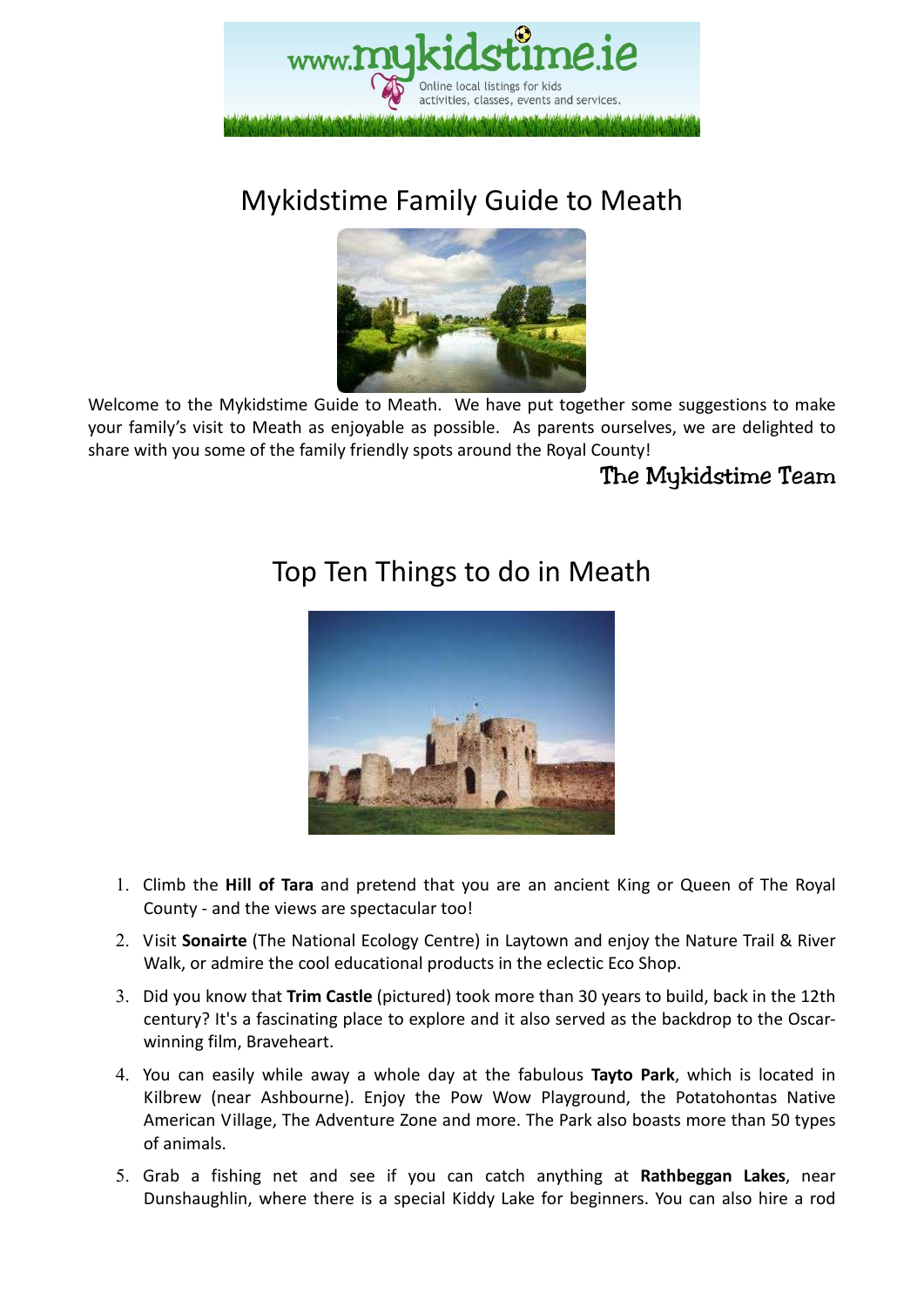

and bait and all you need for two hours of fishing fun!

- 6. Explore the bog at **Causey Farm**, Fordstown, Navan. Learn how to Bog Jump, Make a Rope or Milk A Cow. Causey Farm runs brilliant events throughout the year, from the Fairy & Elf Fairs to the Summer Family Days and the truly scary Hallowe'en Experience!
- 7. Take a long stroll through the fabulous **Mullaghmeen Forest Park**, near Oldcastle, with more than 1,000 acres of land and a wide variety of walks available.
- 8. Feed the animals, explore the straw maze and take a tractor and trailer trip all part of the fun on offer at **Newgrange Farm,** near Slane, which opens from Easter to the end of August each year. Watch out for the Sheep Races!
- 9. Visit **Loughcrew Gardens**, near Oldcastle. It's a lovely place to explore, complete with six acres of walks and interesting water features. You can enjoy a reviving cuppa and homemade scone in the coffee shop afterwards too.
- 10. Spend a few hours at the **The Zone Activity Centre** in Navan, where there are a huge range of exhilarating things to do, including karting, paintball and archery.



## Free Things To Do In Meath

As parents ourselves, we at Mykidstime know that spending money on children's activities can quickly add up, so it is important to know that there are a wide range of free ideas available too. Here are our top picks.

- Soak up history in the heritage town of Kells, from the ancient stone crosses to St. Colmcille's House and the Round Tower and the Tower of Loyd - the latter has a playground in its grounds too.
- Visit Balrath Wood on the Kentstown Road outside Navan and avail of free car parking, picnic tables, nature walks and playgrounds at this lovely wooded amenity.
- Another place that we like to visit (and it's suitable for buggies) is Dalgan Park, which is located just outside Navan on the old Dublin Road (N3).
- North Meath boasts the magical spot that is Loughcrew Cairns (pictured). It's a bit of a steep hike though, so it's not suitable for buggies or small children. Older kids will enjoy the climb and it is worth it for the great views from the top of the hill.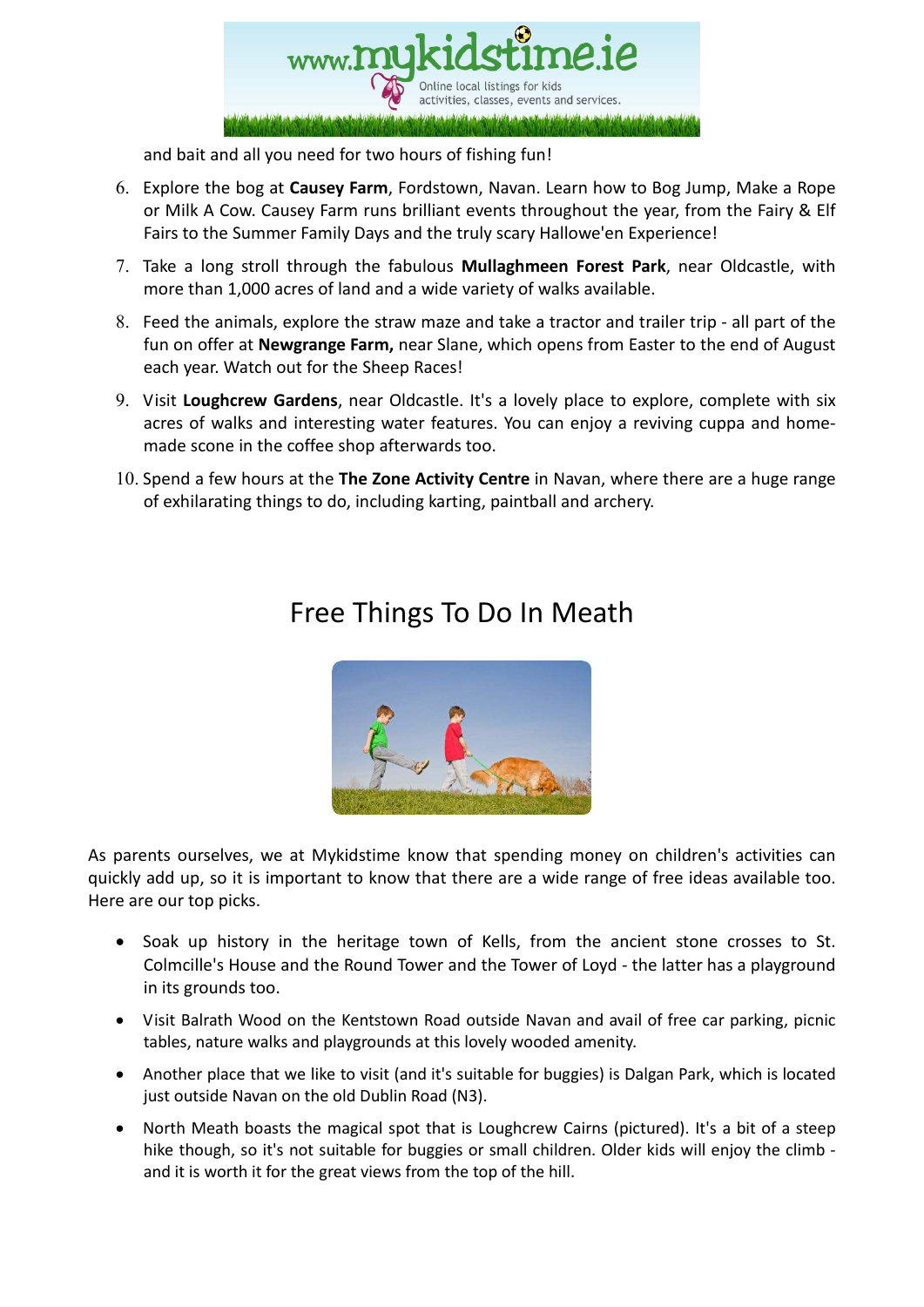

- One of our favourite places to visit as a family is the Kells Girley Eco Bog Walk, which is located a few miles outside Kells on the Mullingar Road (N52). Again, this is one that is more suited to older children, who will love the diversity of the flora and fauna on display. Remember that it is a Bog and therefore tends to be pretty boggy at certain times of the year. Old clothes and wellies are the way to go. Bring water too.
- Beachcoming is a fun family activity that you can take part in all year around again, just dress accordingly for the weather! Why not pop over to East Meath and make the most of the lovely beaches at Bettystown, Laytown or Mornington?
- The Slane region also boasts its fair share of interesting places to visit, including the Battle of the Boyne site, the Hill of Slane and Hungry Hall Park.
- Check out the local library branches. They are a wonderful and free resource for families. Many branches run storytelling sessions, arts and crafts classes, games and activities sessions and so on. There are 12 libraries in Meath and you can find out more about opening times and events on http://www.meath.ie/Community/Libraries/
- There are some great playgrounds (see list below) throughout the Royal County. It's an activity that is both free and good fun! Bring some snacks and drinks or a picnic lunch.
- Arts centres such as The Solstice in Navan and The Venue in Ratoath often host free art or photographic exhibitions. Check in advance if the exhibition is suitable for families.
- Meath is steeped in history and boasts eight different marked Heritage Trails around the county. Explore ruined abbeys, medieval table tombs, Celtic High Crosses, passage tombs and draughty old castles... Some heritage attractions have a small admission fee during peak season, particularly if they have a visitor centre, but many are completely free of charge.
- Keep an eye on the Mykidstime Events page for updated information on regular free events taking place in County Meath. Meath County Council, Meath Tourism, the Arts Council, Chambers of Commerce and many more public and private bodies hold regular free family friendly events such as festivals, carnivals, picnics, food markets, street fairs, treasure hunts and seasonal things to do across the county.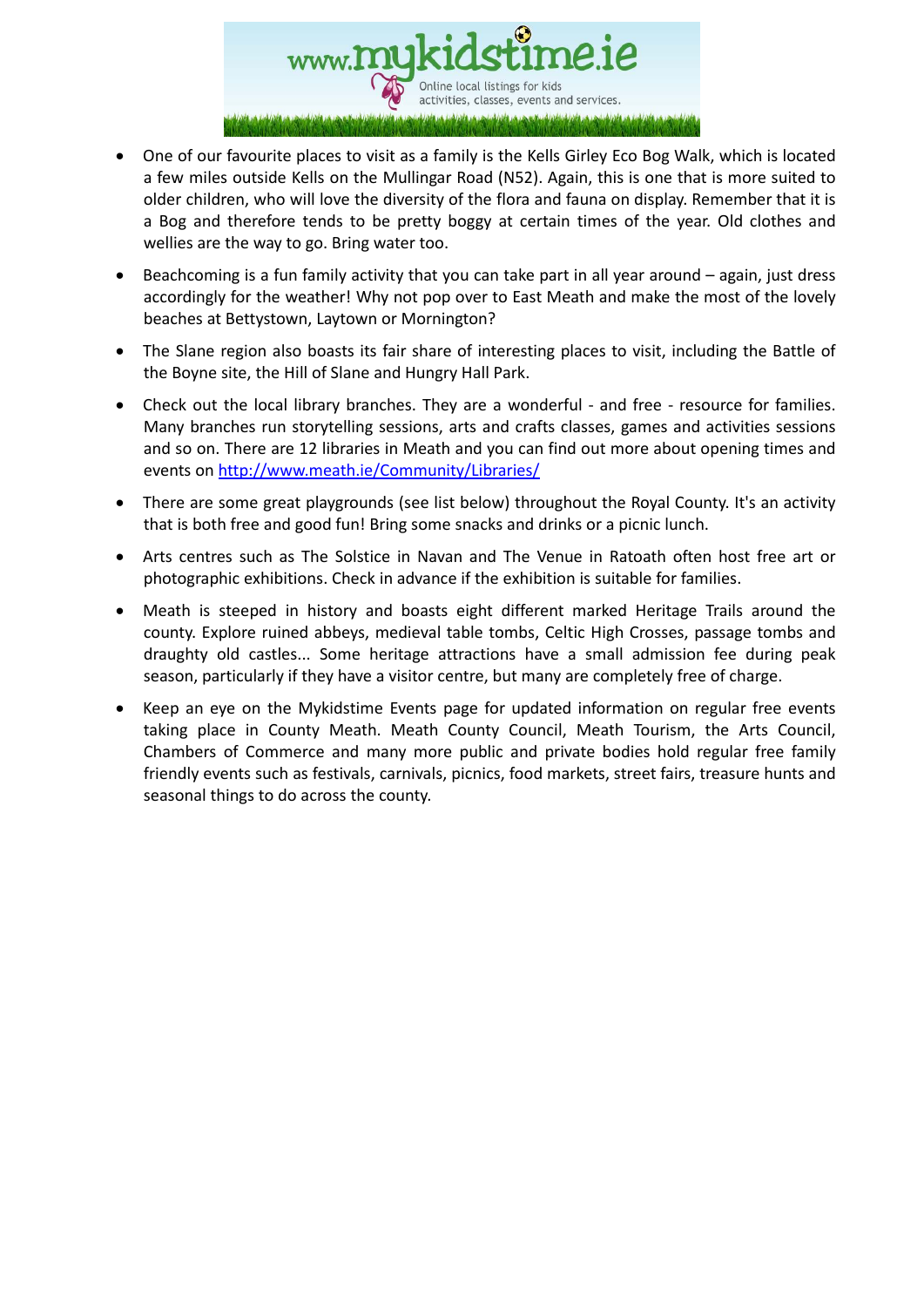

### Where to Stay



*Please mention Mykidstime when Booking* 

**The Headfort Arms Hotel, Headfort Place, Kells.**  http://www.headfortarms.ie/

**Slane Farm Hostel, Harlinstown, Slane**  http://www.slanefarmhostel.ie/

**Knightsbrook Hotel Golf & Spa Resort, Dublin Road, Trim**  http://www.knightsbrook.com/

**The Station House Hotel, Kilmessan**  http://www.thestationhousehotel.co m

 The multi-award winning Headfort Arms Hotel prides itself on its personal touch and has been family run for over 35 years. It boasts 45 newly refurbished bedrooms, the award-winning Vanilla Pod restaurant, casual dining in the Kelltic Bar, its own Spa Rooms and more. An in-house babysitter and Kids' Movie Night can be arranged in advance. Winner of the Best 3-Star Hotel in Ireland Award.

 These beautifully restored old buildings and working farm are home to self-catering cottages, hostel accommodation and also have an adjacent camping site (suitable for camper vans too). The location makes it an ideal base for exploring all The Boyne Valley has to offer.

 Set in 186 acres of rolling parkland, this beautiful resort hotel also has lovely holiday homes on site, as well as a golf course, spa facilities and a Health Club with a swimming pool. It is a leading four-star hotel and it is ideally located for exploring Trim and its surrounds.

 Established as an hotel in 1982 by the Slattery family, this former train station boasts a colourful history. Enjoy fine dining in the award-winning Signal Restaurant or more informal fare in the Platform. There are also 12 acres of lovely gardens to explore.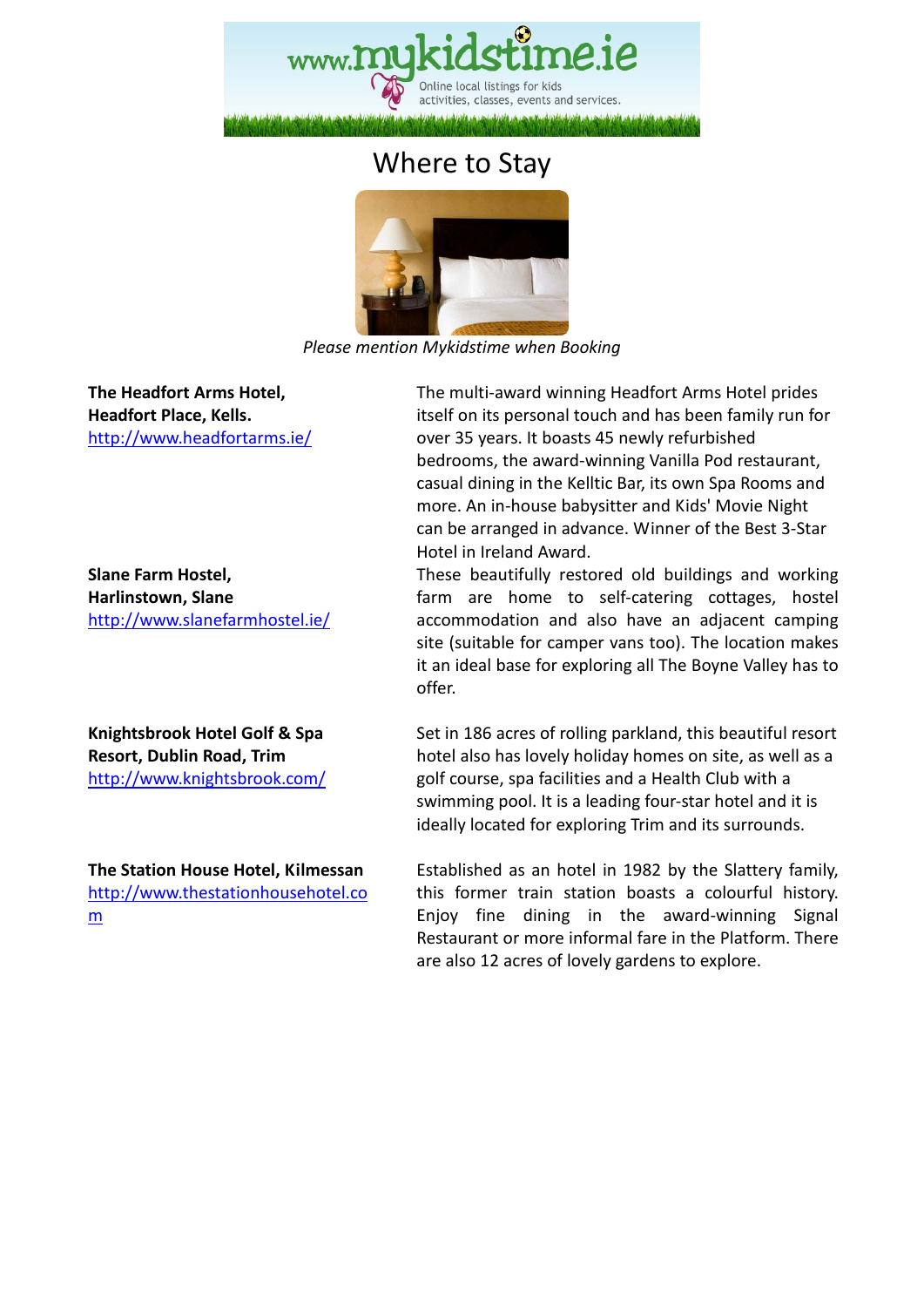

### Where to Eat



There are times when a quick trip to a fast food joint hits the spot and there are other times and occasions to be marked with a fun family meal out. In our opinion, a family-friendly restaurant should have an imaginative children's menu, plenty of high chairs, colouring materials and changing areas for babies. Here is a selection of child-friendly eateries in Meath.

- If you fancy **fast food**, then Navan has a branch of Eddie Rockets, as well as a McDonalds (Trimgate Street) and a Supermacs (Kennedy Road). There is also a branch of McDonalds in Killegland Street, Ashbourne Town Centre, while Trim has a Supermacs outlet on the Navan Road.
- The Café in Marks & Spencer on Paddy O'Brien Street in Navan does great kids' lunches, as well as lots of sweet treats. Another good bet is O'Brien's Sandwich Bar on Metges Lane, which offers colouring materials for the kids, as well as snacks and sambos. There is also another O'Brien's Sandwich Bar branch at Unit 5, Ashbourne Town Centre.
- If you're in Trim, then check out **Franzini O'Brien's**, which is located on French's Lane, right beside Trim Castle. Franzini's has an international menu and a lively and fun atmosphere. Children are welcome before 8.30pm.
- One of our tried and tested favourites is **The Ground Floor** in Kells. This attractive and funky restaurant welcomes children and it is renowned for its pizzas. A separate children's menu, baby changing facilities and highchairs are available.
- Staying in Kells, **Jack's Railway Bar** is a family-run and family-friendly establishment that has high chairs and a varied menu, including kids' favourites such as pizzas. There is an outdoor patio area and garden for those rare summer days.
- A sister restaurant of The Ground Floor and just as good is **The Loft Restaurant** in Navan. Open since 1995, The Loft offers a broad menu that includes steaks, burgers, chicken, Asian dishes, seafood and pasta dishes. An Early Bird menu is also available.
- Also in Navan and well worth a visit is **Zucchini's Restaurant**. This family-run and family-friendly establishment has an imaginative children's menu that includes pasta dishes, curries and pizzas. Baby bowls are also available.
- There are two branches of **La Bucca** in south Meath: La Bucca in Ashbourne and La Bucca & Novello in Ratoath. Both are fabulous Italian restaurants that feature a children's menu that offers both great variety and value. A new branch has also recently opened in Dunboyne.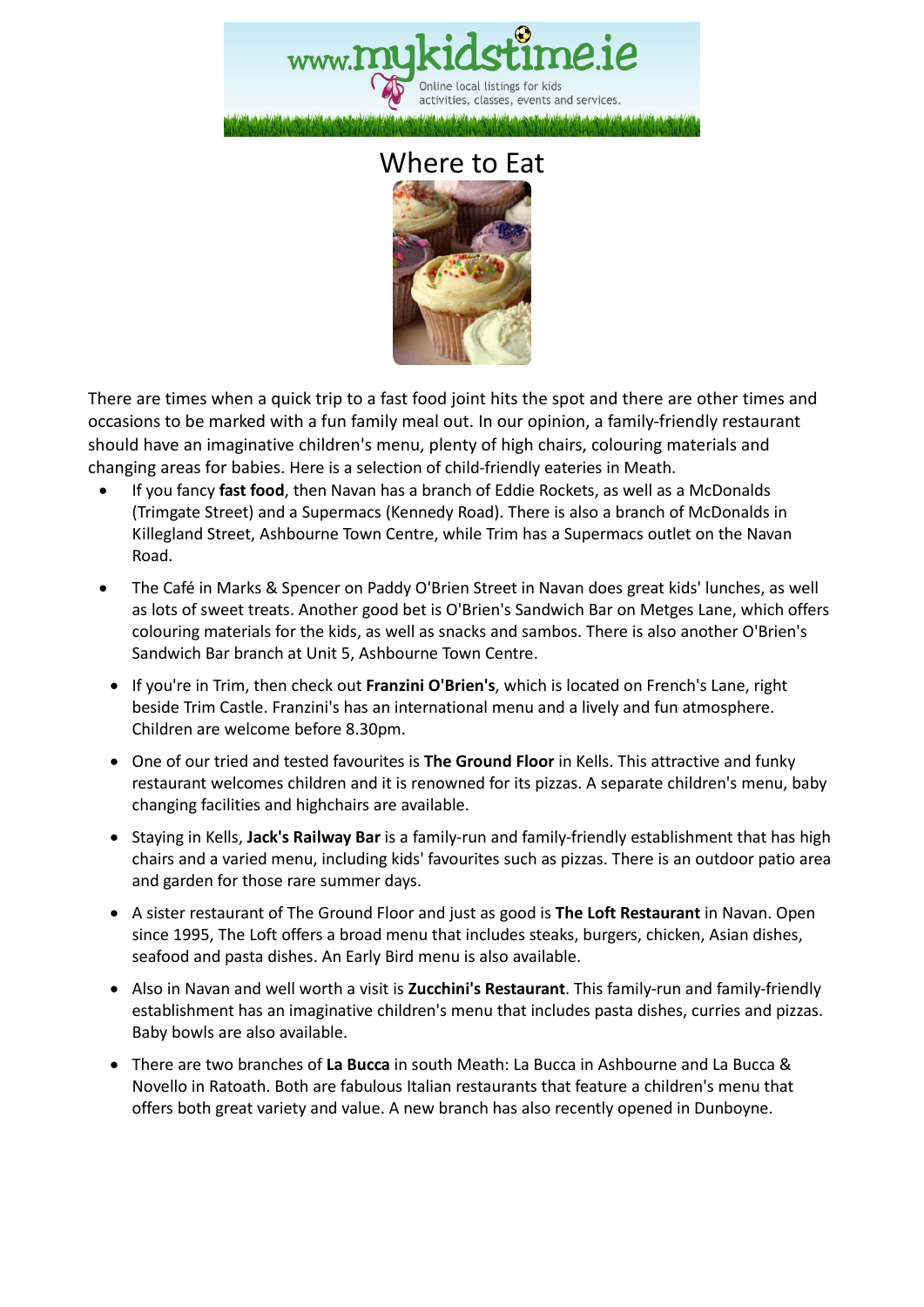

# Playgrounds



There are some great playgrounds around Meath:

- Ashbourne (Linear Park)
- Athboy Community Playground
- Balrath Wood
- Dunboyne Skate Park & Playground
- Dunshaughlin Skate Park & Playground
- Fair Green Playground (Kells)
- Laytown
- Navan (AURA Leisuelink)
- Oldcastle (Fairgreen)
- People's Park (Kells)
- Ratoath Steeplechase Play Area
- Slane

## Even More Ideas

- Go racing. Meath boasts two fine racecourses in Navan and Fairyhouse, so do check if there are any Race Meetings coming up. Both venues regularly hold family-friendly days, with free admission for children and entertainment.
- Go for a swim. In addition to private pool facilities that are available in many hotels and gymnasiums, there are three pay-as-you-go swimming facilities in Meath: Kells Swimming Pool, Aura Trim Leisure Centre and Aura Leisurelink Navan. You could also travel to the National Aquatic Centre (Dublin 15) or Funtasia Waterpark in Drogheda.
- Catch a movie. There are two cinema complexes in Meath: the Diamond in Navan Town Centre and Showtime Cinemas in Ashbourne Retail Park. Check local papers for film listings. Oh, and the popcorn is compulsory!
- Visit a soft play centre. There are several facilities to choose from, including Jesters in Navan Town Centre, Best O'Matz in Kells Business Park, Funtasia in Bettystown and Fun Galaxy in Ashbourne Retail Park.
- Get active. Check out what activities are on offer at Athboy Karting Centre (Delvin Road, Athboy) or Puddenhill Activity Centre in Garristown.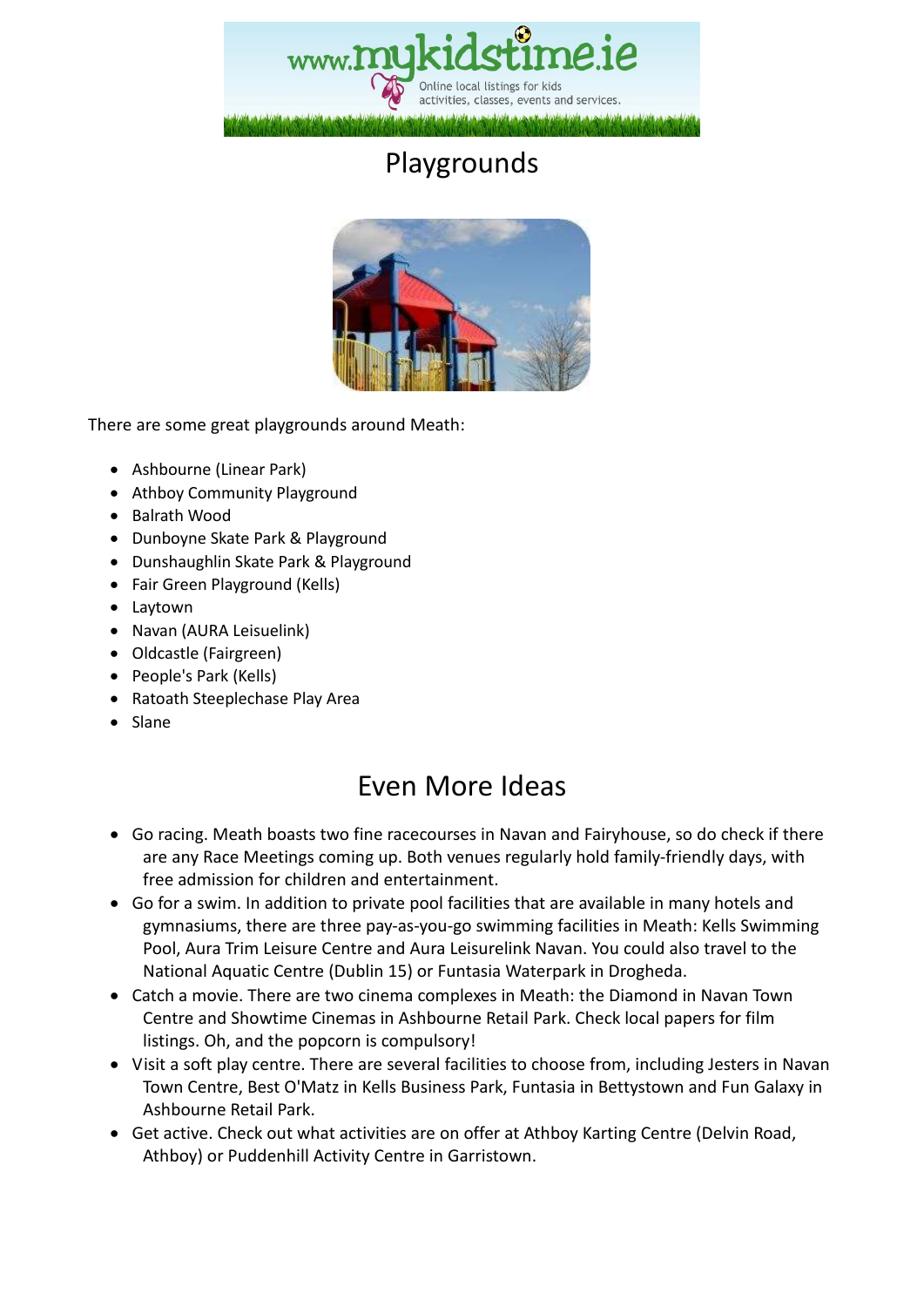

# Shopping



Shops that the kids will enjoy a browse in include:

- Eason in Navan Town Centre (has a separate children's section with tables and chairs), while there is another Eason branch in New Ashbourne Town Centre.
- The Art & Hobby Shop, Navan Town Centre, has an interesting range of arts and crafts products, toys and children's products.
- You'll also find arts and crafts supplies as well as a wide range of books at Ratoath Books, Unit 2, Centerpoint, Ratoath.
- Smyths has a huge and well-stocked toy and nursery shop in Navan Retail Park.
- If you're looking to buy shoes, then visit Little Piggy Shoes, which is located on Haggard Street in Trim.